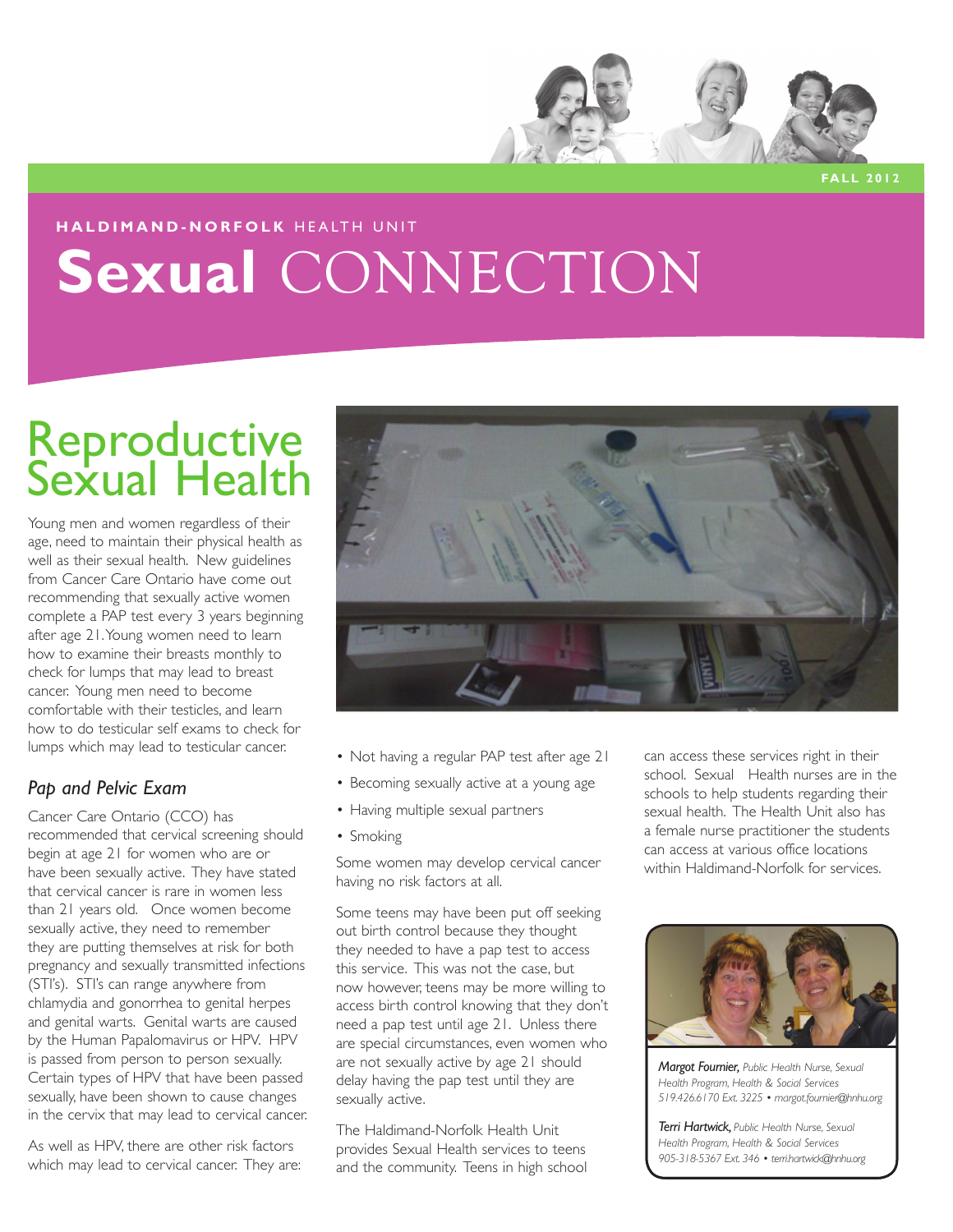## *Breast Self Exam(BSE)*

Breast self exam (BSE) is a good habit to get into. BSE should be done at least once a month, generally 7-10 days after menstruation. BSE is especially needed if a female relative on your mother's side of the family has or had breast cancer.

This is how to do BSE:

#### **Manual Inspection**

- Stand up or lie down on your back
- Move the pads of your middle three fingers around each breast in a circular motion
- Most breast cancers are found in the upper outer portion of the breast
- BSE also includes the area under your armpit to the collarbone and below the breast

#### **Visual Inspection**

- Stand in front of the mirror with arms at your sides and check your breasts for any changes in size, shape, dimpling or puckering of the skin, pushed in or misshapen nipples, redness, swelling, or anything else that doesn't look normal
- Repeat this with hands on hips
- Raise your arms behind your head and turn to each side to inspect your breast profile

Don't be embarrassed about BSE. It's important to find lumps or changes in your breasts. Keep in mind, finding a lump doesn't mean it's cancer. Ask your health care provider to check it. Most of the time, some lumps are just part of normal breast development.

As teens, it's good to get to know your body while you're young, that way if you were to notice something that "wasn't quite right" down the road, you would be able to get it checked out.

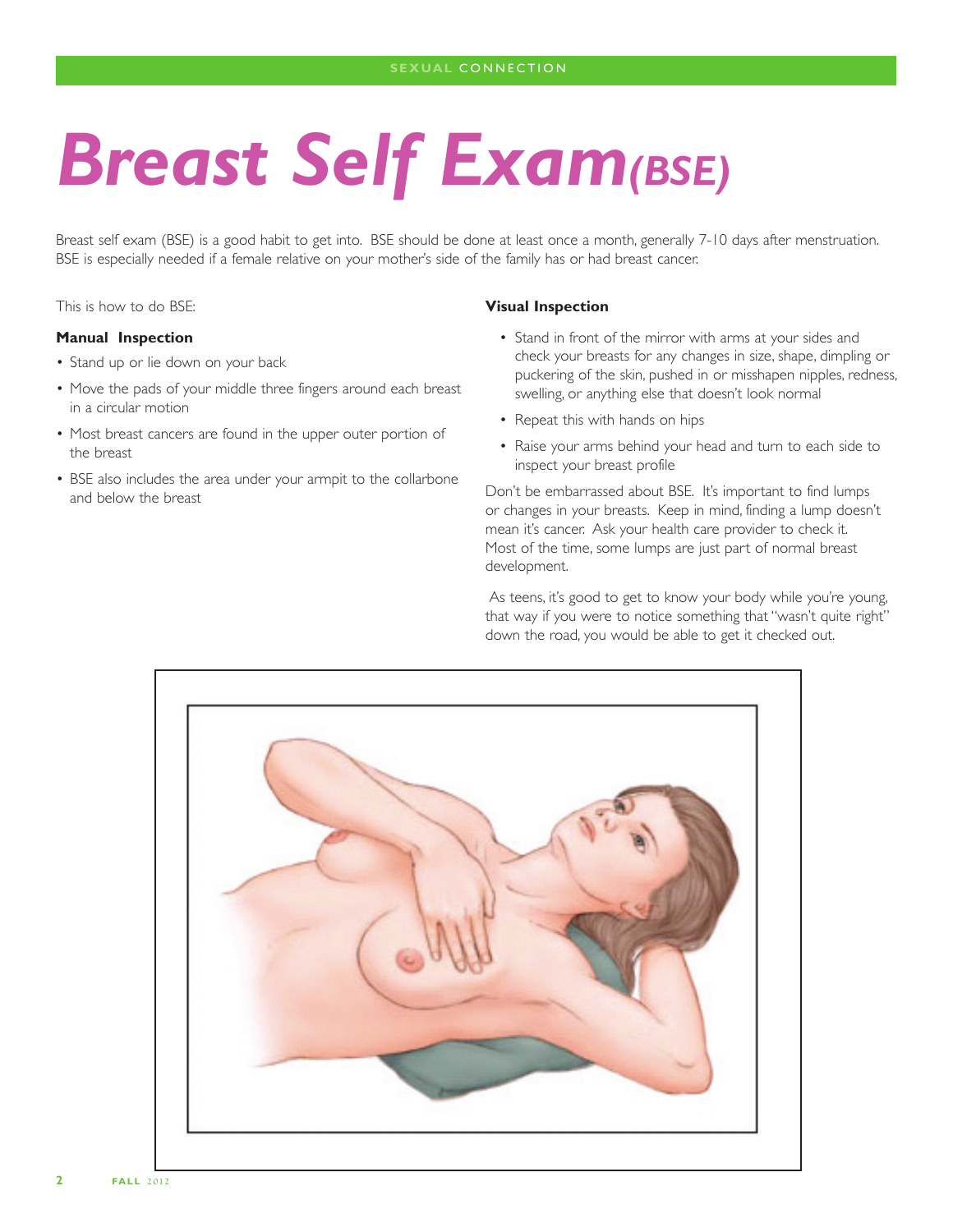## *Testicular Self Exam(TSE)*

TSE is a simple and effective way for young men to notice the early signs of testicular cancer. Testicular cancer is the most common cause of cancer for men aged 18-35. It can occur anytime after age 15. If caught early, it's one of the most curable forms of cancer.

### **When and How should**

### **This be Done:**

TSE should be done once a month after a shower or warm bath. The exam is simple and only takes a few minutes. Doing TSE on a regular monthly basis will allow you to become familiar with the size and feeling of your testicles to notice any changes if they occur.

TSE is simple and will become part of your routine. Your partner can also do TSE for you.

- Examine each testicle separately
- Using both hands, put your thumbs on top of the testicle and the pads of your fingers under and behind the testicle



- Gently roll or slide the skin of the scrotum across the testicle. Do not rub.
- Examine the entire testicle area. The surface should feel smooth without lumps or tenderness
- Don't mistake the "lump" of the epididymis, which is closest to the body, for an abnormal cancerous lump. Most cancerous lumps are found near the front of the testicle

• If you think you have found a lump, follow-up with your health care provider

It's normal for a man's testicles to be different sizes and for one to hang lower than the other.

If you are diagnosed with testicular cancer, the good news is, it's 95% curable if detected and treated early. Testicular cancer may spread quickly if left undetected.

The bottom line is, for both men and women, is get to know your body now, so that once you're older you will know something may not be right.

Only you are in charge of your reproductive sexual health.

*References: Canadian Cancer Society Cancer Care Ontario Public Health Agency of Canada The Canadian Testicular Association Medline www.sexualityandu.ca*

# CHECK 'EM.